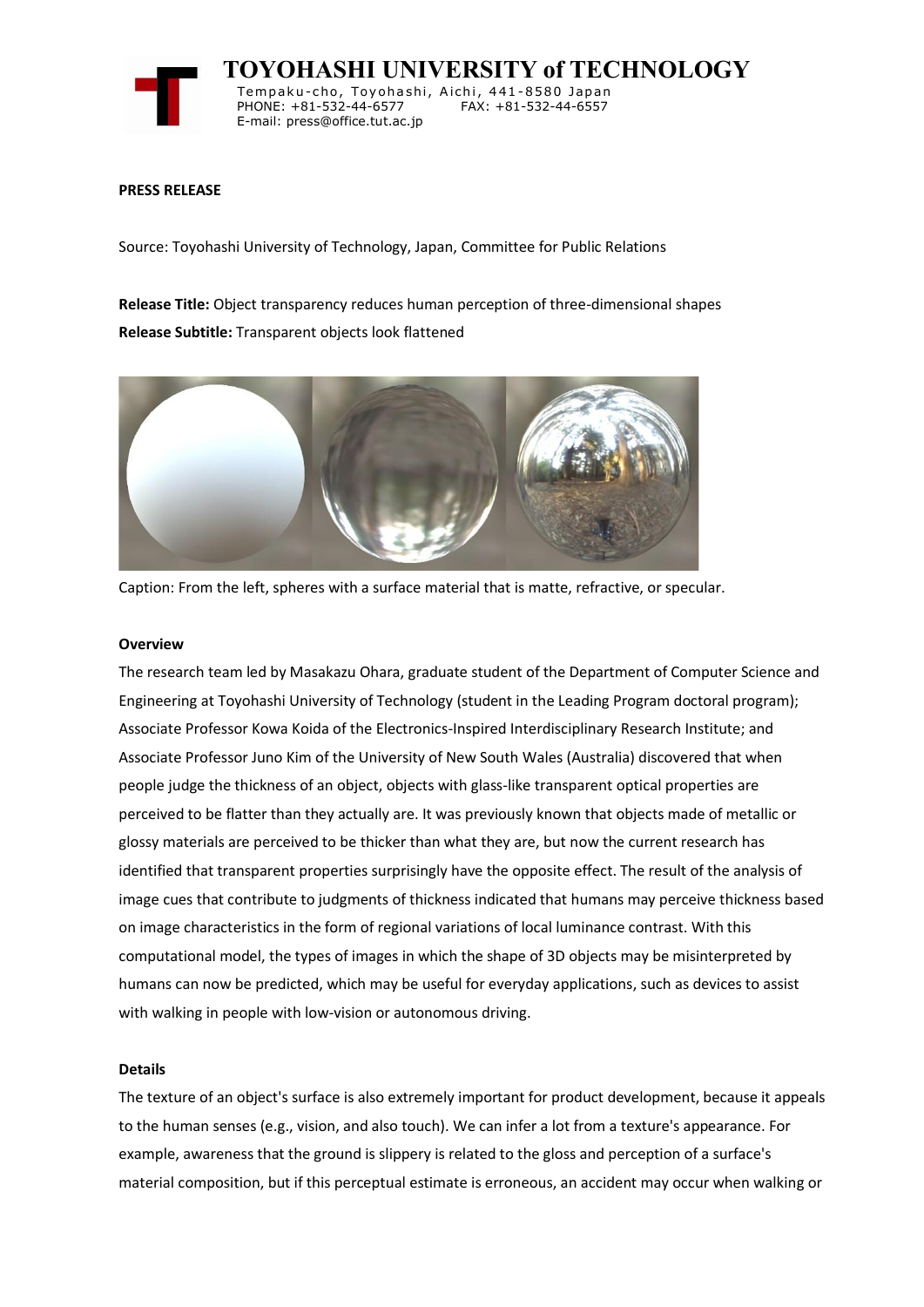

 **TOYOHASHI UNIVERSITY of TECHNOLOGY** Tempaku-cho, Toyohashi, Aichi, 441-8580 Japan<br>PHONE: +81-532-44-6577 FAX: +81-532-44-6557 PHONE: +81-532-44-6577 E-mail: press@office.tut.ac.jp

driving. Moreover, when surface gloss or transparency is misinterpreted, the bumps on the ground may also be misinterpreted. Humans identify the texture and optical properties of a surface with just a glance, even though the neural processing required is would be complex. Accordingly, understanding the mechanism by which the eyes and brain provide our experience of texture continues to generate significant interest.

When the human brain observes an object, it attempts to process and understand the illumination that hits the object, the 3D shape of the object, and the optical properties of the surface. Certainly, images are created by physically and precisely combining these three elements. However, it remains a fundamentally difficult problem to study how these three elements are dealt with by the visual system. There have been numerous reports where perceptions are not necessarily correct. For example, if a surface is glossy and compared to a gloss-less matte surface, it has been reported that the bumps on the object should appear exaggerated (Mooney & Anderson, 2014; Published in Current Biology).

Gloss is an optical phenomenon related to the reflection of light from an object's surface. However, the property of transparent refraction is also an optical phenomenon of objects. Regardless of whether transparency is a fundamental property, investigations had yet to be performed on transparent properties and the perception of 3D objects. Therefore, this research group compared transparent properties to conventional matte and glossy surfaces to understand how different materials affect the perception of 3D shape.

Participants in the experiment viewed computer-generated spherical objects (Figure 1) displayed on a computer screen, and they were asked to estimate the thickness along the direction in depth. Numerous objects with different thicknesses and surface materials were prepared for comparison. As a result, objects constructed of a transparent material were perceived as flatter than the objects with identical shape but with different material composure (Figure 2). This effect occurred consistently even when: i) the shape of the object had bumps, ii) the virtual lighting environment was changed, iii) the size of the object was changed, iv) the object was moved left and right, and v) the object was observed with only one eye. The aforementioned results indicate that transparent properties affect human perception of 3D object shape in different ways to diffuse and specular reflection.

The research group also analyzed the images to determine what kind of cues in the object image contributed to the perception of thickness. The factor that resulted in the most accurate estimations of the perception of thickness was the amount of regional variation of local contrast in the image. Local contrast is the root-mean-square (RMS) contrast of the pixels within a small region of the image, and this computation is similar to that performed by neurons found in the early visual area of the retina and brain.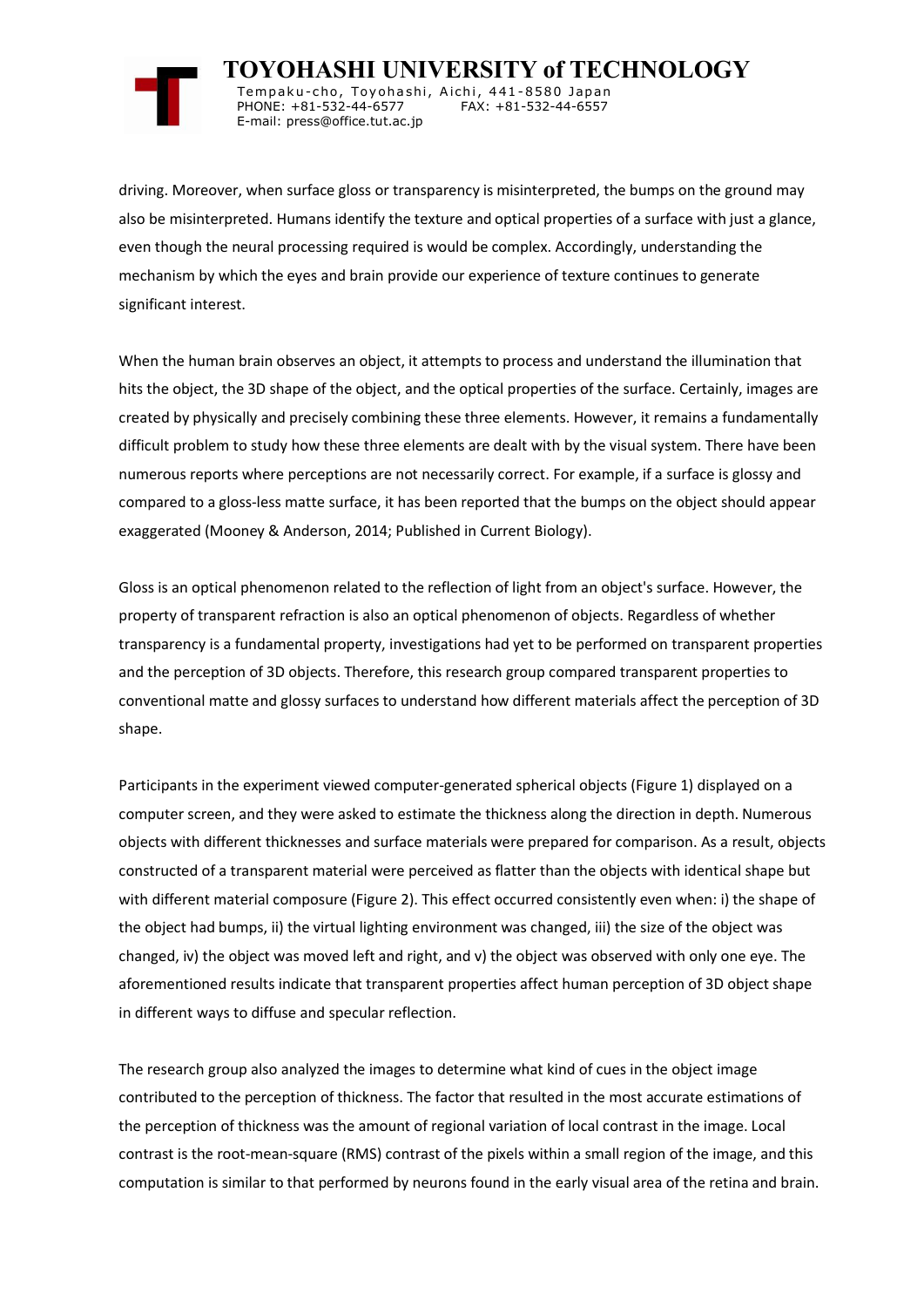

 **TOYOHASHI UNIVERSITY of TECHNOLOGY** Tempaku-cho, Toyohashi, Aichi, 441-8580 Japan<br>PHONE: +81-532-44-6577 FAX: +81-532-44-6557 PHONE: +81-532-44-6577 E-mail: press@office.tut.ac.jp

The regional variation is calculated as the variation from the sum of the above RMS contrast values across a wide field of view.

The research team discovered that transparent material properties can cause the 3D shape of an object to be underestimated. However, it is unknown whether these misinterpretations are a simple error or an indirect effect of a separate mechanism altogether. The cause of the misinterpretations will need to be investigated in detail in later research.

Also, the computational model for predicting the perception of thickness is not only useful for understanding neural mechanisms of the human visual system, but it is also linked to predictions of conditions in which humans might misinterpret the shape or texture of objects.

Errors in interpreting the evenness of a surface or whether surfaces are frozen can lead to accidents when walking or driving a car. In situations where the gloss, transparency, or bumps of a 3D object can be misinterpreted, it can be expected that the computational model could be used in devices to assist with mobility when walking, such as smart glasses, or semi-autonomous driving functions to caution drivers in advance of an accident.

# **Reference**

Masakazu Ohara, Juno Kim, Kowa Koida The Effect of Material Properties on the Perceived Shape of Three-Dimensional Objects. *I-Perception*, 11(6), 2041669520982317.<https://doi.org/10.1177/2041669520982317> December 26, 2020 (on-line published)

### **Further information**

Toyohashi University of Technology 1-1 Hibarigaoka, Tempaku, Toyohashi, Aichi Prefecture, 441-8580, JAPAN Inquiries: Committee for Public Relations E-mail: press@office.tut.ac.jp Toyohashi University of Technology founded in 1976 as a National University of Japan is a research institute in the fields of mechanical engineering, advanced electronics, information sciences, life sciences, and architecture. Website: https://www.tut.ac.jp/english/